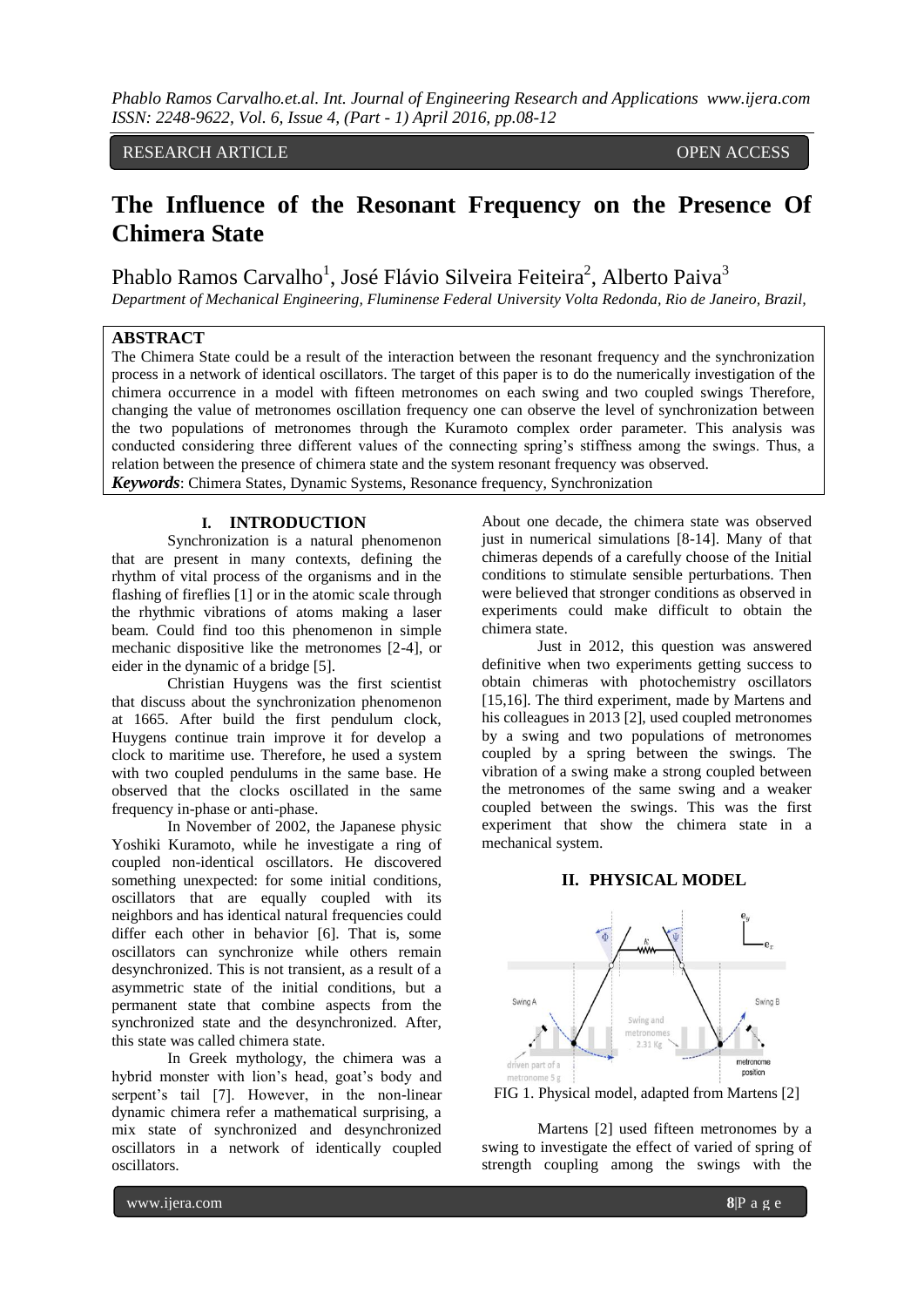presence of the chimera states. Here is usage the mathematical model of Martens [2] with fifteen metronomes by swing. The system of equations of the model is:

$$
\partial_{\tau}^{2} \Phi = \frac{\kappa}{\omega^{2}} (\Psi - \Phi) - \frac{\Omega^{2}}{\omega^{2}} \Phi - \mu_{s} \partial_{\tau} \Phi
$$
  
\n
$$
- \sum_{i=1}^{N} \partial_{\tau}^{2} \sin \phi_{i}
$$
  
\n
$$
\partial_{\tau}^{2} \Psi = \frac{\kappa}{\omega^{2}} (\Phi - \Psi) - \frac{\Omega^{2}}{\omega^{2}} \Psi - \mu_{s} \partial_{\tau} \Psi
$$
  
\n
$$
- \sum_{i=1}^{N} \partial_{\tau}^{2} \sin \psi_{i}
$$
  
\n
$$
\partial_{\tau}^{2} \phi_{i} = - \sin \phi_{i} - \mu_{m} \partial_{\tau} \phi_{i} \left( \left( \frac{\phi_{i}}{\theta_{0}} \right)^{2} - 1 \right)
$$
  
\n
$$
- \beta \cos \phi_{i} \partial_{\tau}^{2} \Phi
$$
  
\n
$$
\partial_{\tau}^{2} \psi_{i} = - \sin \psi_{i} - \mu_{m} \partial_{\tau} \psi_{i} \left( \left( \frac{\psi_{i}}{\theta_{0}} \right)^{2} - 1 \right)
$$
  
\n
$$
- \beta \cos \psi_{i} \partial_{\tau}^{2} \Psi
$$
  
\n(4)

Where the derivatives is with respective to time  $\tau = \omega t$ . The chimera states emerge from the competition among the synchronized and desynchronized state [2]. With the reduction of the spring of strength parameter  $\kappa$  is observed a transition between the synchronized state from inphase to anti-phase. Martens [2] looking that close the amplitude-response curve there is a division among the in-phase and anti-phase behavior and which is in this region where the chimera states occur. Fact which create the hypothesis that chimera states has a relation with the resonance phenomenon [6].

This affirmation is based on the model of the coupled swings without the metronomes movement. What for the in-phase eigenmode has eigenfrequency  $\Omega$ . Moreover, for the anti-phase (AP) the eingenmode has eigenfrequency:

$$
\omega_{AP\ mode} = \sqrt{\Omega^2 + 2\kappa} \tag{5}
$$

The chimera state just was getting by the antiphase eingenmode. For to measure how much desynchronized a coupled dynamic system is used the Kuramoto complex order parameter. Which if has value about 1 correspond a synchronized state, however for a value about 0 an incoherent state (desynchronized state).

$$
Z_p(t) = K(t)e^{i\omega(t)} = \frac{1}{N} \sum_{k=1}^{N} e^{i\left(\theta_k^p(t) - \overline{\theta}_{syn}(t)\right)}
$$
(6)

Where p denotes the population 1 or 2 that each oscillators are. N is the number of oscillators in each population and k is the number that show each oscillator of the population p. In addition  $\bar{\theta}_{syn}$ represents the average phase of the synchronized population.

The simulation parameters of equations (1- 4) are the same used by Pantaleone [3] and Martens [2], i. e.,  $\Omega = 6.67$  rad/s-1,  $\mu_s = 0.00016$ ,  $\mu_m = 0.011$ ,  $β = 0.0005$ ,  $θ = 0.33$ , κ and ω change to each simulation. And the initial conditions are the same adopts by Martens [2]. That are:

$$
\phi_i(\mathbf{0}) = \dot{\phi}_i(\mathbf{0}) = 2\theta_{\mathbf{0}} \left( r_i - \frac{1}{2} \right) \tag{7}
$$

Where i=1, 2, 3, ... N;  $r_i$  is a random number among [0,1]. To make sure of results of the simulation can create a chimera state; the both populations ought to have the same energy. That is:

$$
\psi_i(\mathbf{0}) = \frac{1}{N} \sum_{i}^{N} \phi_i(\mathbf{0})
$$
\n
$$
\dot{\psi}_i(\mathbf{0}) = \frac{1}{N} \sum_{i}^{N} \dot{\phi}_i(\mathbf{0})
$$
\n(9)\n(10)

In all the simulations the initial conditions relative to the swing movement was equal zero:<br>  $\Phi(\mathbf{0}) = \Psi(\mathbf{0}) = \dot{\Phi}(\mathbf{0}) = \dot{\Psi}(\mathbf{0}) = \mathbf{0}$  (11) (11)

All the results in this paper was obtained through the numerical integration of the equations (1-4) by the Runge-Kutta of 4th order with fixed time step  $dt = 0.013s$  and 2000 oscillations cycles. The permanent part is after 1500 oscillations.

#### **III. RESULTS AND ANALYZE**

Its possible verifies the presence of resonance through the position time evolution of the oscillators. If there is the resonance phenomenon, the signal of position time evolution demonstrate an increase in amplitude of oscillation or near the resonance the beating phenomenon is identified through a signal modulation.

Watching the figures 1(a-c) verify that the metronomes position time evolution show a modulation pattern, which is stronger in the chimera state. In figure 1(a) demonstrate the position time variation to in-phase state region, where show the synchronization between the both populations.

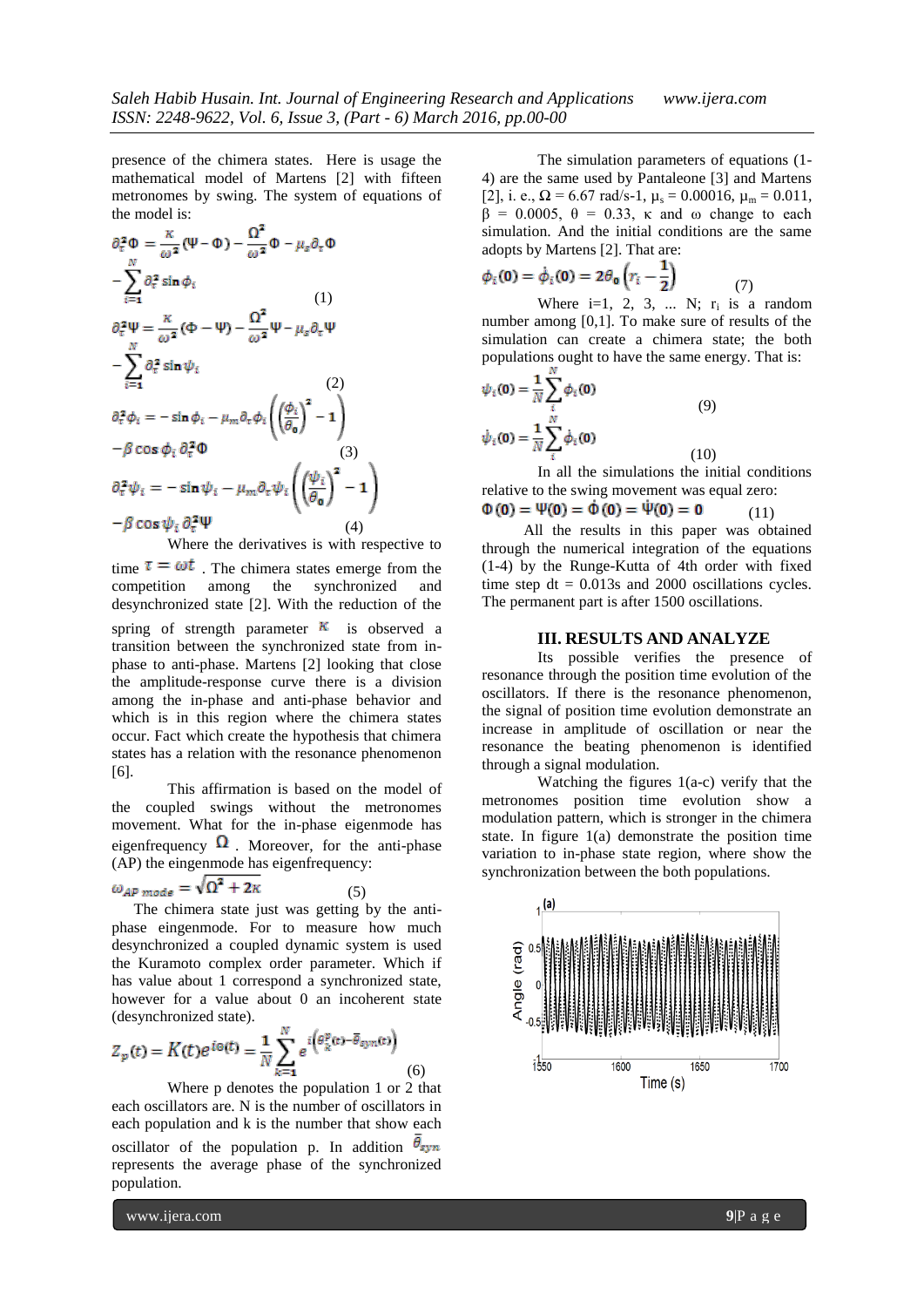

FIG 2. The dashed curve represent the movement of synchronized metronomes and the continuum curve a metronome of the incoherent population. And  $\omega = 7$  rad/s is the natural frequency of the metronomes in all the cases. (a) Position time evolution to a spring strength among the swings of  $\kappa = 0$ , 6 N/Kg.m. (b) Position time evolution to a spring strength among the swings of  $\kappa = 2$ <sub>N</sub>/Kg.m. (c) Position time evolution to a spring strength among the swings of  $\kappa = 2.5$ N/Kg.m.

In the figure 1(b) that indicate the metronomes position time evolution for the spring strength coupling of  $\kappa = 2$  N/Kg.m observe a pattern of modulation. This value of the spring strength coupling are in the region of chimera state, but near the transition to the synchronized anti-phase state. This figure exhibit the modulation for the synchronized and incoherent population too.

Figure 1(c) show a strong modulation of synchronized population signal without miss the synchrony of the coherent population. The same pattern of modulation is observed to the desynchronized population. It is, the figure 1(c) demonstrate a result to a chimera state.





FIG 3. (a) Metronomes phases of the simulation showed in Fig. 1(c). The distribution of the phases of incoherent population is characteristic of the chimera states. The points denotes the phases of the incoherent population and the square is the phase of the synchronous population. (b) Relative frequencies between the two populations: coherent (circles) and incoherent (points). This variation between the frequencies of the two populations is a marked characteristic of chimera state.

Therefore, It's possible say that modulation is connected to chimera state. Because, the modulation became stronger when is looking near to the chimera state. And miss this characteristic of modulation when the system shows a synchronized state: in-phase or anti-phase.

The modulation is a marked characteristic of beating phenomenon, i. e., a forcing frequency near the natural frequency of the oscillation system. This is more one evidence that the chimera state is connected to the resonance phenomenon.

Investigating the possible relation between the chimera state and the resonance frequency, the amplitude-response curves was used to comprehend the appearing of the chimera state in relation of some values of natural frequency of the metronomes. But the amplitude-response curve as usually is, getting the points of bigger amplitude on time variation, no show correlation among the resonance and the chimera state. Because in the time variation of the metronomes don't have an increase on the amplitude, or neither a significant change of amplitudes from the synchronized case to the chimera state.

Therefore, was chosen a distinct parameter to describe this possible relation with the resonance. The chose parameter was the Kuramoto complex order parameter. However, it has a distribution on the complex plane and its value varying with the time. Then used its value as  $z(t) = K(t)e^{\Theta(t)i}$ where  $\Theta$  just define the angle in the complex plane and K the distance from the origin. Thus in the amplitude-response curve showed, the amplitude value is obtained by  $1 - \bar{K}$ ; an average value to filter the time variation and subtracted this from one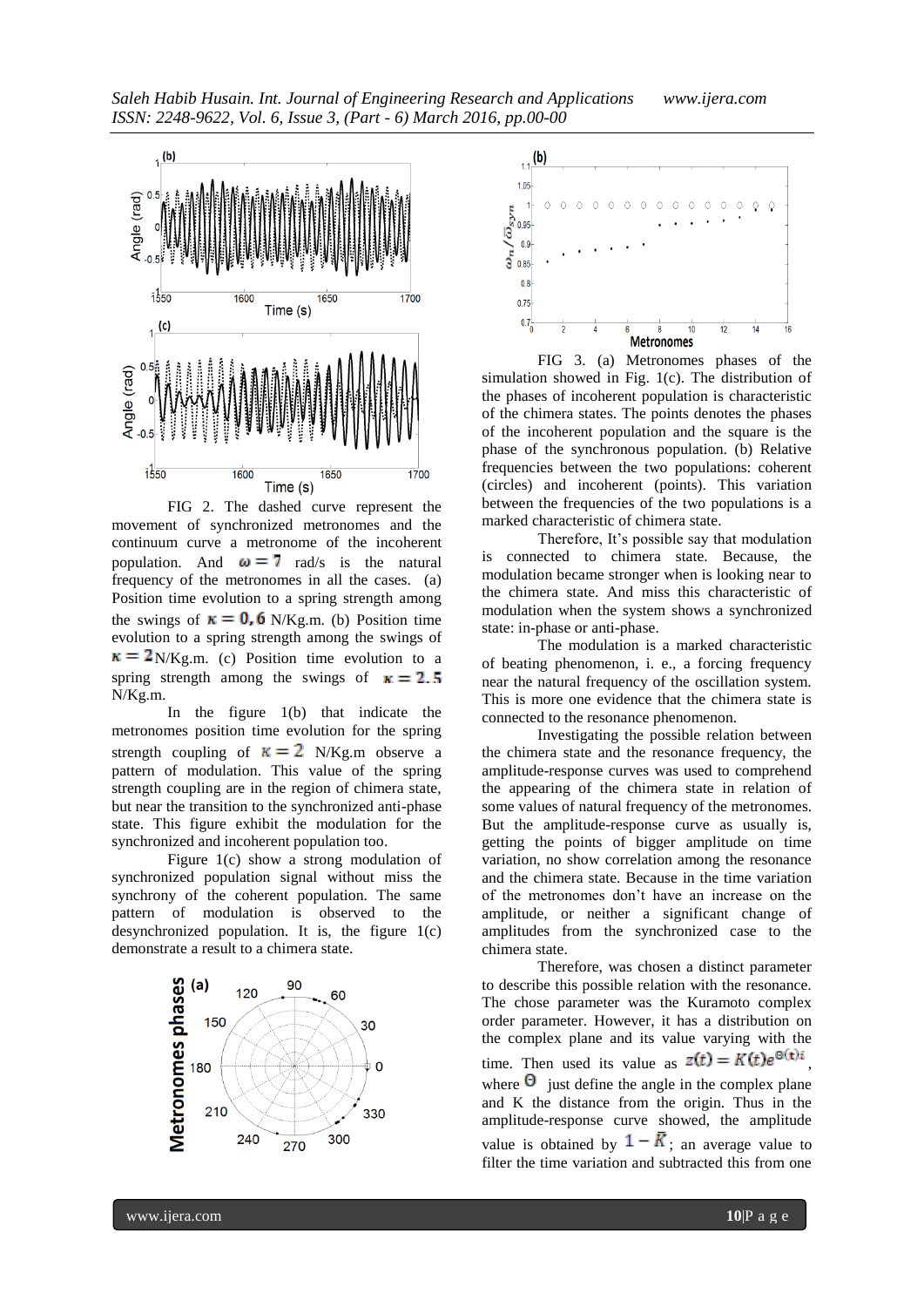for the curve became near the characteristic amplitude-response curve.

Can verify in figure 3(a-c) that the peaks with bigger amplitude are dislocated to right of the resonance value of the system without the metronomes movement. Nevertheless, the peaks are near the resonance value and it is into the region of the chimera state. Exalting that down a limit obtain in-phase synchronization and for values up other limit obtain an anti-phase synchronization. And for value among these two limits find the chimera state.

That is, in the amplitude-response showed the peak that represent the presence of chimera state is very close of the resonance frequency of the system without the metronomes movement and in anti-phase eigenmode. Because that frequency is dominant in the system, as the force that move the metronomes through the swing motion. Hence, confirm a relation of dependency between the resonance frequency and the chimera state.

Watching the increase of the spring between the swings figures  $4(a-c)$  is possible affirm that the chimera state region follow the value of the resonant frequency, showed by the dashed line on figures  $4(a-c)$ . This value change by the equation (5) and the chimera state follow it. Therefore, if is considered the plane of  $\omega$ - $\kappa$  and the axis  $1 - K$  as a third dimension then the regions of higher desynchronization is fixed around the line of the resonant frequency as a wave dividing the regions of





FIG 4. (a) Amplitude-response for  $\kappa = 20$ N/Kg.m, the resonance frequency of the system<br>without the metronomes movement is the metronomes movement is  $\omega_{AP\ mode} = 9.20$  rad/s. (b) Amplitude-response for a spring strength among the swings of  $\kappa = 30$ N/Kg.m, and resonance frequency of  $\omega_{AP\ mode} = 10.22$  rad/s. (c) Amplitude-response for  $\kappa = 40$  N/Kg.m, and resonance frequency of  $\omega_{AP \text{ mode}} = 11.16$  rad/s. The dashed line represents the resonance frequency to the system without the metronomes movement in all the cases.

The presence of the movement of metronomes in the analyze makes the system without an analytic solution for the system of equations of model and because of that, without a known natural frequency. The metronomes are the forced elements and due the inertia of the swing with the metronomes (2.31 Kg) in comparison with the inertia just the driven part of the metronomes (5 g by metronome; and 75 g of all metronomes by swing). Know which the oscillation frequency of all the system (with the driven part of the metronomes in the analyze) just get a small displacement in relation of the system without the metronomes movement.

This displacement is demonstrate in figures 3  $(a-c)$ . Therefore, the peaks in figures  $3(a-c)$  are find in a probable place for the value of system resonance as all, including the metronomes movement. The beating phenomenon shows this closeness too.

#### **IV. CONCLUSION**

Thus, with these facts infer that the presence of the chimera state depends of the resonance phenomenon. That is, the chimera state is a manifestation of the proximity of the resonance frequency in globally coupled oscillators with identical natural frequencies in the synchronization process.